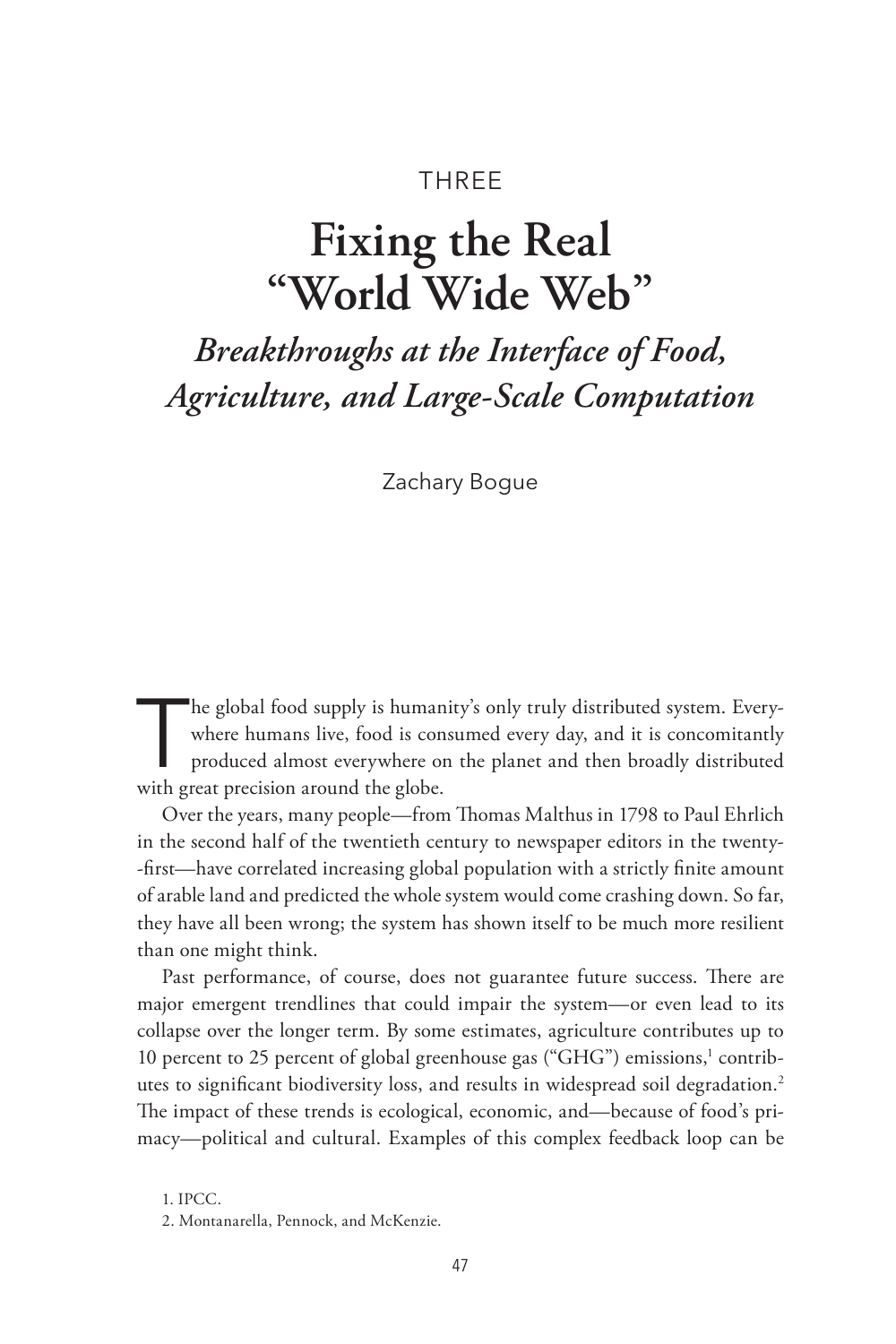seen in studies that have shown increased CO2 in the atmosphere may result in less-nutritious foods<sup>3</sup>

Despite the food system's ability to meet most people's caloric needs, the United Nations' Food and Agriculture Organization estimates that even in 2019, before the COVID-19 pandemic, 690 million people were chronically undernourished—which is 10 million more people than were undernourished in 2018, and 60 million more than were undernourished five years earlier.<sup>4</sup> Yet in the developed world, acreage under cultivation decreases every year as productivity and yield outstrip demand.<sup>5</sup> Today's food insecurity crises are more a consequence of the unequal distribution of current agricultural technologies and local and regional economic policy, which, in turn, have consequences for larger issues of climate change and planetary sustainability.

For example, the average acre of corn in the United States yields 160 bushels, with top farmers producing more than 600 bushels per acre.<sup>6</sup> Meanwhile, in Sub-Saharan Africa, the average is 30 bushels per acre.7 However, many Sub- -Saharan farms use traditional agricultural approaches, which often have lower environmental impact than the high-yielding farms of the United States and other developed nations. Most industrial farm acreage in the West is devoted to non-biodiverse monoculture, which is heavily reliant on pesticides and synthetic fertilizer. The World Resources Institute cites agricultural runoff (mainly synthetic fertilizer and animal waste) as a key cause of eutrophication of once- -productive coastal waters, creating huge "dead zones," where oxygen concentration is insufficient to support most marine life.8 Further, agriculture's GHG production contributes to warming seas,<sup>9</sup> upsetting the nutrient cycle in many fisheries and threatening global thermohaline circulation,<sup>10</sup> often called the "ocean conveyor belt." So, producing more food on land often hurts our ability to harvest more from the sea.

Meanwhile, the COVID-19 pandemic also exposed weakness at the other end of the agri-food value chain. New York City's point-of-sale outlets, for example, typically only have four to five days of food in stock.<sup>11</sup> While this lack of inventory minimizes food waste, even backup processors, distributors, and retailers

- 8. World Resources Institute.
- 9. IPCC.
- 10. Brierley and Kingsford.

11. New York City Economic Development Corporation, NYC Mayor's Office of Recovery & Resiliency.

<sup>3.</sup> Dong, Gruda, Lam, and others.

<sup>4.</sup> Kretchmer.

<sup>5.</sup> Fisher.

<sup>6.</sup> Spiegel.

<sup>7.</sup> Nigatu and Hansen.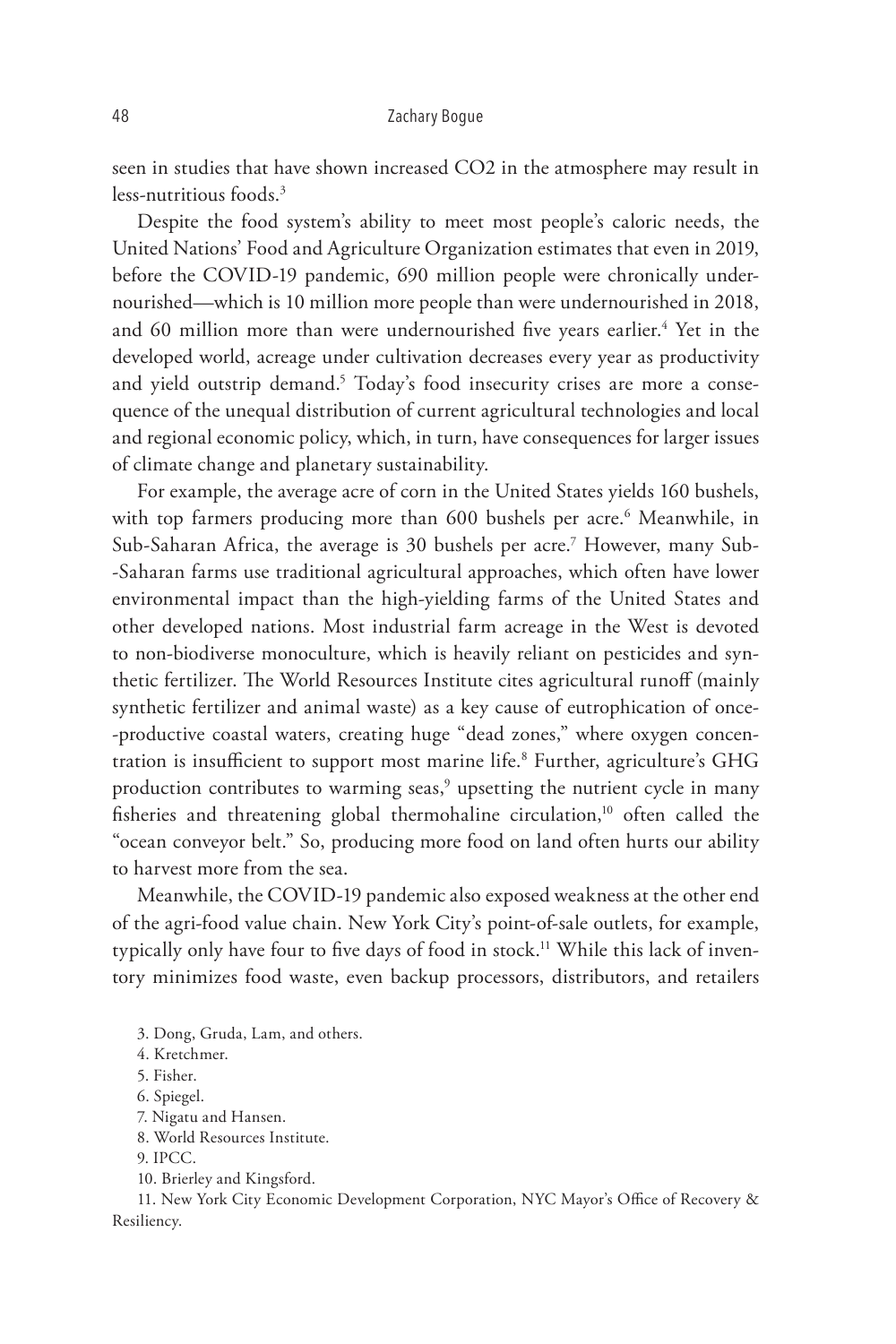were hard pressed to keep basic foodstuffs on hand during the recent pandemic.

By contrast, about 65 percent of Sub-Saharan Africans rely on subsistence farming.<sup>12</sup> Those families grow a lot of their own food, which puts them at the end of the shortest possible value chain while also making them vulnerable to fluctuating local environmental conditions. As the fastest rates of urban growth continue in many of the lowest-income countries, more of the people most at risk will also be exposed to local supply-chain vulnerabilities.

The Green Revolution of the 1950s, 1960s, and 1970s produced massive yield gains thanks to the widespread adoption of modern agrarian practices such as synthetic fertilizer, pesticides, and modern grain varietals. In the 1980s and 1990s, the Global Positioning System (GPS) and genetically modified organisms (GMOs) were new innovations rippling across the global food supply. In the early part of this millennium, the continuing digitization of agriculture—focusing on bytes, not bushels—drove further yield improvements.

For the coming decades, the grand challenge will be to achieve what Jules Pretty has called "sustainable intensification." That is to say, we must further increase yields while reducing or eliminating the harmful impacts of our current agricultural system.

In 2019, Cornell University and the journal *Nature Sustainability* convened a panel of international experts who neatly characterized this goal for the global agri-food system: It should provide everyone with a diet that is healthy, equitable, resilient, and sustainable (HERS).<sup>13</sup> Although this chapter acknowledges today's grand problems, including climate change, we believe that adapting and spreading already proven technologies to the developing world can help us reach that HERS goal even as the world's population is generally expected to reach a peak of about 9.7 billion by 2064 before declining to 8.8 billion by the end of this century.<sup>14</sup>

Over the past decade, the convergence of the plunging cost of storage, computer resources, and bandwidth has spawned a wave of innovation, unleashing the now well understood and widely written about concept of artificial intelligence (AI). While many understand the value of AI in things like smarter business applications or more intelligent home electronics, this technology has also unlocked advanced computational approaches to enormously complex real-world problems in the global agri-food system. It has concurrently accelerated advances in relevant fields such as robotics, earth observation, and bioengineering.

In this chapter, we explore "Deep Tech" innovations that promise to increase

12. Savage.

<sup>13.</sup> Barrett, Benton, Fanzo, and others.

<sup>14.</sup> Stein, Goren, Yuan, and others.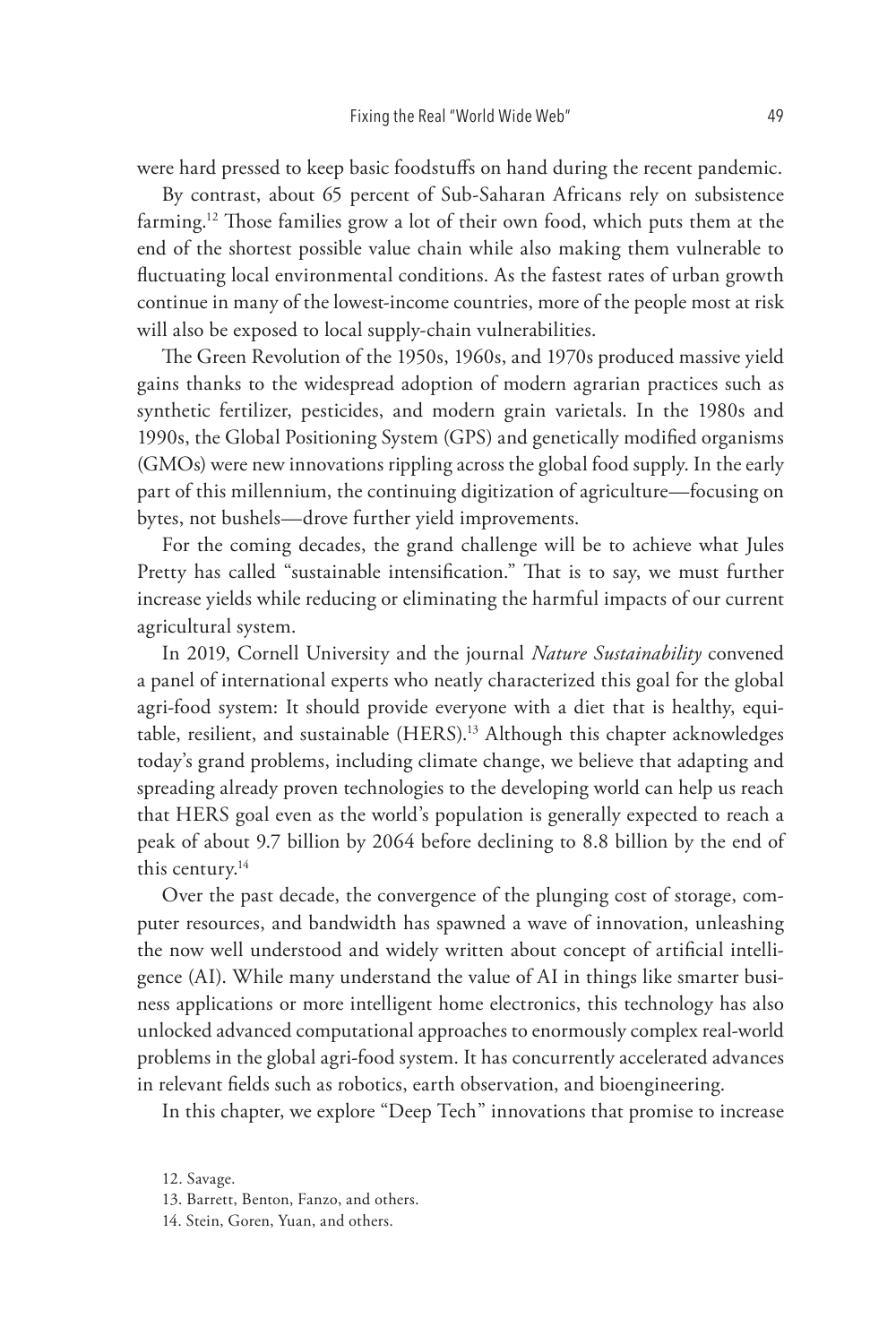efficiency, yields, and sustainability. We define Deep Tech as the combination of the latest advances in science and technology driven by unique computing and algorithmic advantages. The current vulnerabilities in the global agri-food system do not call for individual innovations or even a single revolution, à la the Green Revolution, but rather a series of revolutions working concurrently to reshape an enormous and disparate system. Creating a more equitable and sustainable global food supply chain can be met only with a whole-planet approach where governments, regulatory agencies, and NGOs share a unified vision. Private, for-profit companies also have a substantial role and, in many cases, the greatest incentive to innovate and bring these innovations to market as quickly as possible for use across the globe.

We certainly do not claim that the innovations discussed below represent a comprehensive solution, but this chapter is more than an exercise in wishful thinking. These technologies are all proven and ready for wider adoption. They can help us understand ecological risks, reduce our dependence on dangerous chemicals, and reduce the environmental impacts of the global agri-food system, moving the needle significantly by 2030.

We focus on four areas of advancement: applied AI; microbes and bioengineering; robotics; and a collection of technologies that can reduce the impact of meat production, which is unsustainable as currently practiced. Some of the technologies we highlight will broadly influence the global agri-food system, and some will reshape specific sectors as the global population—and attendant environmental pressures—increase.

## **AI on a Global Scale**

As the old adage goes, you can only manage what you can measure. Heretofore, much of the food-industrial complex and its inputs from the agriculture systems have been too diverse, dispersed, and complex to measure or observe in any truly comprehensive or holistic way.

Agriculture is literally a down-to-earth activity, so space is not the most obvious place to find relevant innovations. But as the "space race" among national superpowers cooled, it gave way to transformational innovation from private sector companies seeking cost-effective ways to leverage Earth's orbit for humanity's gain. This private sector space race has created unparalleled opportunity for measurement-driven insight into agricultural systems across our planet through the creation and deployment of small satellites that provide affordable weekly or even daily medium- and high-resolution Earth images.

Persistent imaging from Earth's orbit allows agronomists to identify trends and issues early and track crop health in near-real time, including the detection of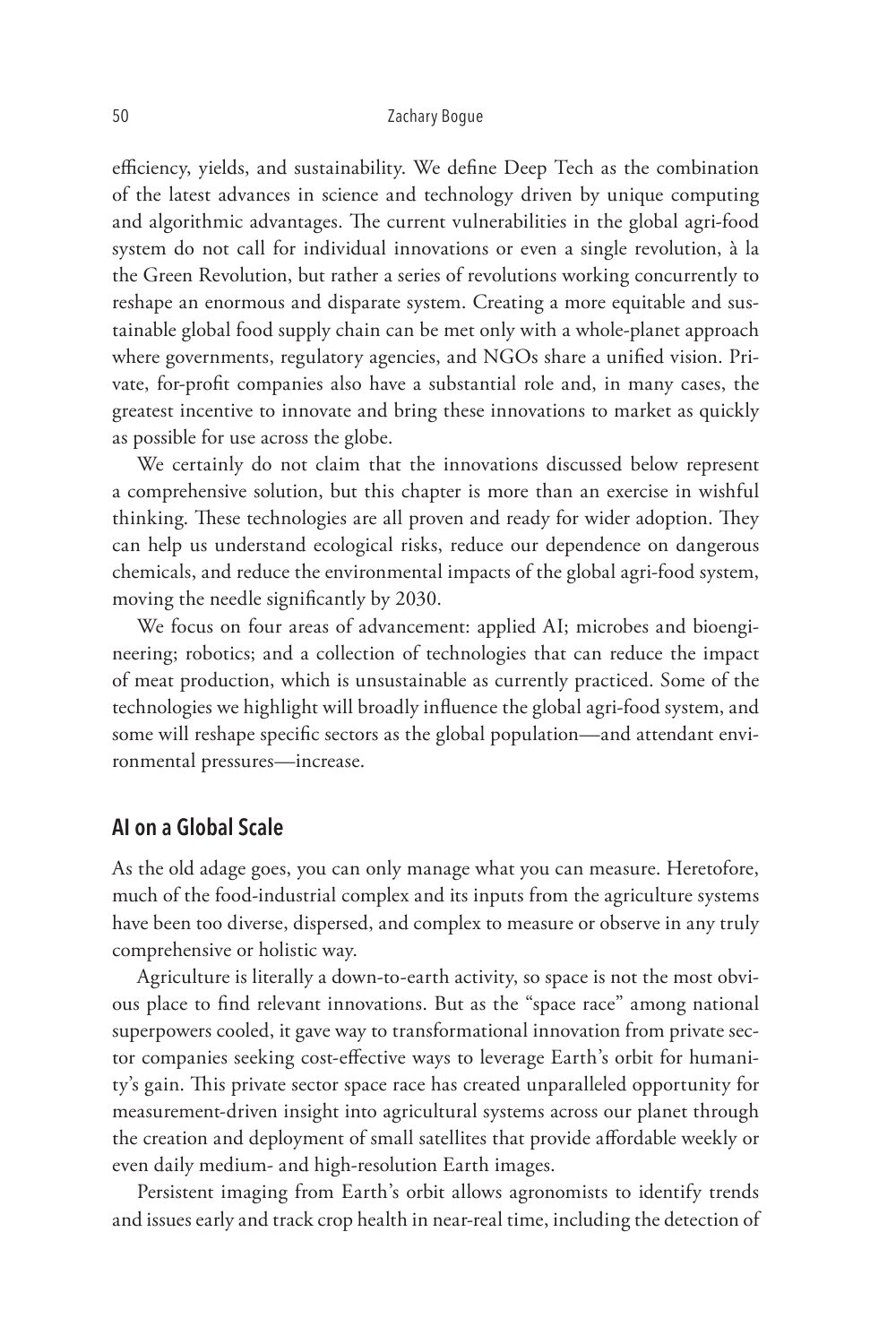in-field variation with dense vegetation analysis and vitality alerts. With daily or weekly updates and field-level detail, farmers can respond quickly to changes in crop health and optimize variable rate application of chemicals to manage costs. Private satellite companies also help clients to monitor deforestation or pollution, limiting both reputational—and, more important, environmental—harm.

One of the pioneers in this industry, Planet,<sup>15</sup> deploys its own constellation of satellites to survey the entire landmass of the planet at three- to five-meter resolution on a daily basis. It then uses AI and machine learning to stitch together an essentially cloud-free, field-level snapshot that gives farmers, agronomists, and agribusinesses a new level of virtually real-time insight into what is happening on the ground—everything from crop productivity to water stress. This perspective on agricultural systems is invaluable, especially in less developed nations that lack their own imaging capabilities.

Extreme complexity is one factor that has caused the global agri-food system to lag other industries when it comes to leveraging data. In almost every industry and at every level, data is now a commodity with its own inherent value as an input. In most areas, the sheer size of these data sets has grown beyond the ability of human comprehension without the use of AI algorithms to help make sense of them. Stock trading once centered around crowded trading floors and timing decisions correctly based on new information as it became unevenly available. Today, some estimates suggest that up to 80 percent of equities markets trading volume is generated by black box trading algorithms that make decisions based on complex inputs from across the globe. The rule of thumb among commodities traders is that the agriculture market is ten times larger and ten times more complex than the finance industry, with much more variegated inputs from long-term weather forecasts to consumer meat demand to the growth rate of coconut plantations.

The global food system's complexity has recently been in evidence on several occasions. In 2010, Vladimir Putin ordered Russia to stop wheat exports after a crop failure threatened to increase the price of bread. His action threw global markets into chaos.<sup>16</sup> In 2019, flooding in the American Midwest had the same effect on global corn and soybean prices around the world.<sup>17</sup> Then 2020 brought a continued series of quasi-biblical-scale plagues: drought in Central America, locusts in east Africa, and fall armyworm in China. Each devastated a region in its own way, but understanding their effects in global markets requires both granular data and a way to extract meaningful data and patterns.

<sup>15.</sup> Zachary's venture firm DCVC is an investor in Planet, as well as Gro Intelligence, Pivot Bio, Zymergen, Sabanto, and Halter, all of which are also mentioned in this chapter.

<sup>16.</sup> Parfitt.

<sup>17.</sup> Kliesen and Bokun.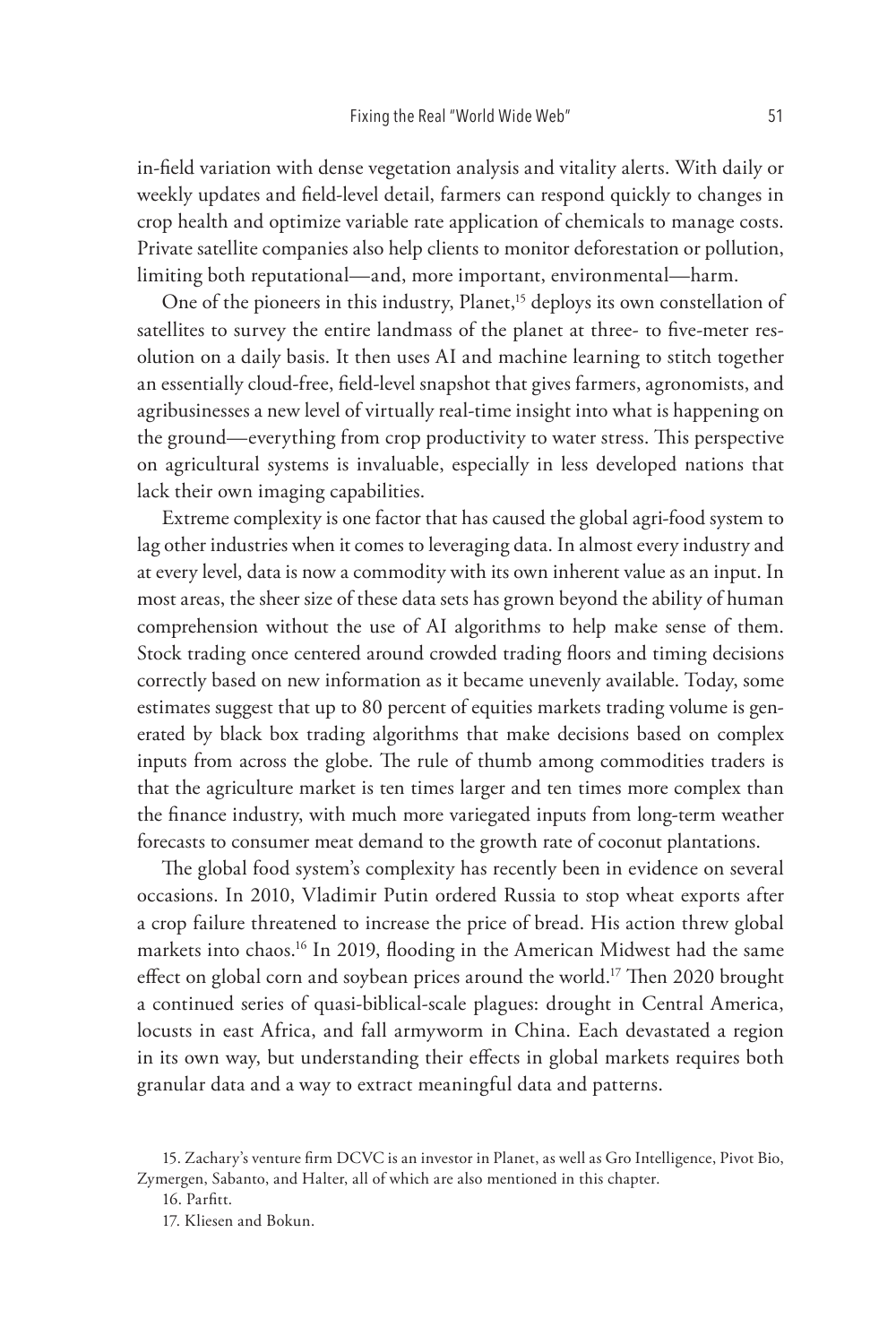The same advances that brought financial markets from the trading floor to the data center can be used to make sense of enormously complex global agriculture and food interactions. Companies like Gro Intelligence are using AI to merge tens of millions of data sets comprising literally trillions of data points, creating sophisticated production and consumption forecasts and responsive models of agricultural supply and demand at the national or global level.

A broad spectrum of companies across agribusiness and finance, seed, and fertilizer companies upstream from farms—as well as food service, wholesale, and retail stores downstream from farms—use Gro's models to make key decisions about how to run their businesses.

Gro's AI-powered insight gives agribusinesses access to dozens of forecasts for key crops and markets—everything from soybeans in the United States to sorghum in Ethiopia and sugarcane in Brazil. These forecasts allow, for example, poultry, livestock, and dairy farmers to model feed prices, and provide traders with the insight they need to both align purchasing quantities with domestic and overseas demand and mitigate price risks through hedging strategies.

Gro also fuses its AI-driven insights into the global agriculture and food system with advanced climate change models, which underlie its financial indexes for factors like drought to help customers better manage climate risk. Banks and insurers can similarly use these indices and forecasts, including yields, commodity demand, and price forecasts, to assess creditworthiness and set policy premiums. Understanding regional finance and credit conditions helps financial institutions to properly price capital.

Closer to the consumer end of the spectrum, the food and beverage industry uses commodities such as corn, wheat, cocoa, sugar, coffee, and, of course, fresh produce to make much of what the world buys and eats. The ability to better predict yields and prices is just one advantage. It is now also possible to monitor the climate in real time to identify possible supply disruptions. Again, land suitability rankings help buyers decide where to develop, diversify, and solidify their supplier bases. Wholesale and retail sectors buyers can similarly analyze price trends and monitor growing conditions at key points of origin to forecast price disruptions days, if not weeks, in advance.

Overall, thanks to private sector efforts to both gather and harness data, it is increasingly possible to monitor and model the global food supply chain in real time and understand regional markets and situations in a world context. This offers unprecedented opportunities for efficiency gains across the vast complexity of agribusiness at all scales around the world.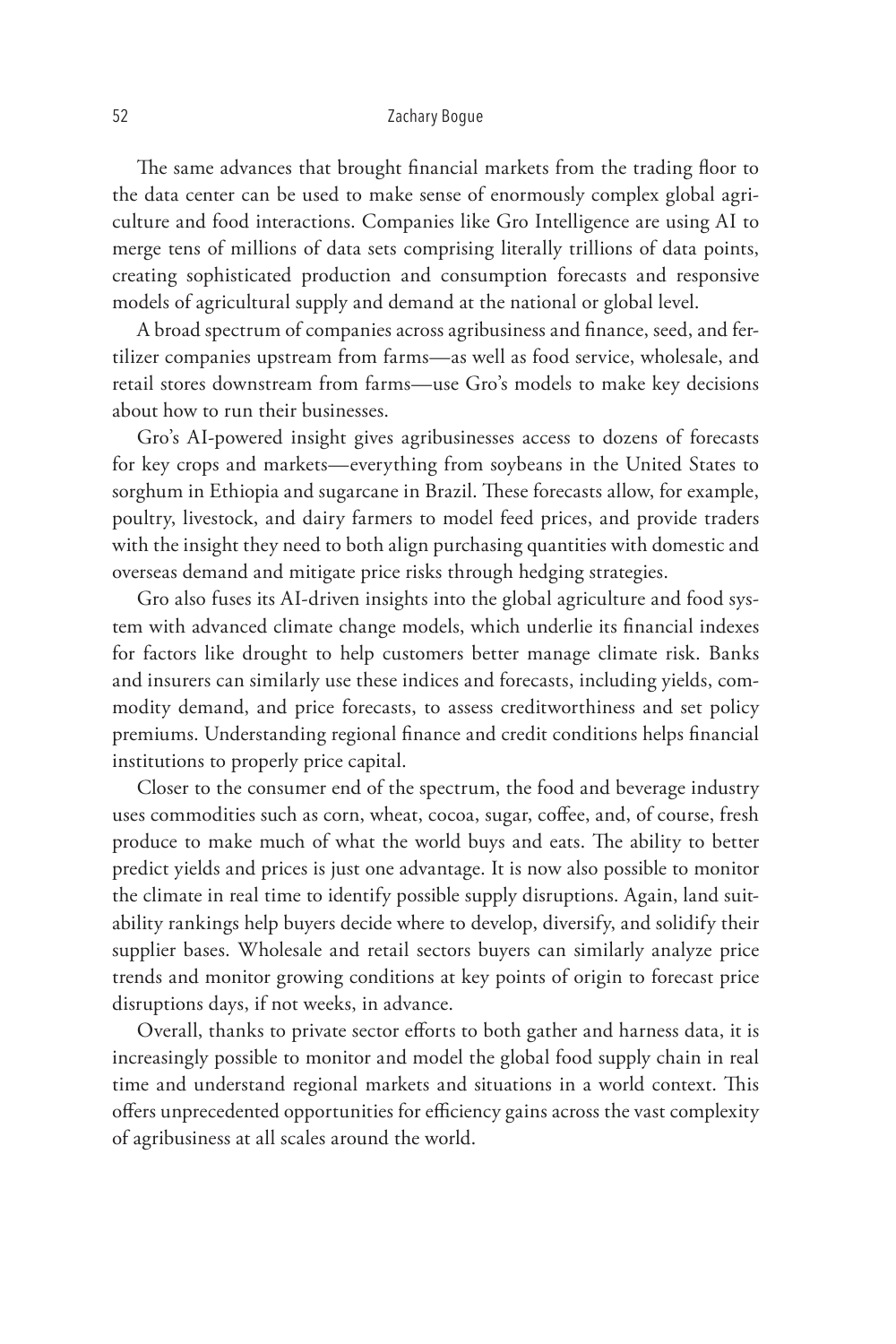## **From the Petroleum Century to the Microbe Century**

Many people think of the computer industry as the defining business of the twentieth century, but when looking at the century in its entirety, the petrochemical industry shaped it much more profoundly, for better or worse. The burning of fossil fuels has contributed the lion's share of GHGs, but if Standard Oil had not commercialized kerosene production for the nascent petroleum industry, whales most likely would have been hunted to extinction for their oil, which was previously used for lighting.

Similarly, while the invention of petroleum-derived plastics created a huge pollution problem, it reduced the demand for elephant ivory for buttons and other small parts, which were incredibly difficult to make with existing materials. That those majestic animals still walk the Earth may be due, in part, to oil.

No industrial process has had a greater impact than Fritz Haber's discovery, in 1909, of a means to convert atmospheric nitrogen into ammonia for use as fertilizer. The Haber-Bosch Process has been called "the detonator of the population explosion."18 The synthetic fertilizer produced this way nearly doubled global agricultural output, and it is the only reason our planet can support its current population.

Haber and Bosch may have staved off a Malthusian population calamity, but synthetic nitrogen fertilizer is far from perfect. Its production uses at least 2 percent of the world's total energy and contributes a whopping 7 percent of global GHG emissions.19 In the field, synthetic nitrogen fertilizer's effectiveness is weather-dependent; if it rains too soon after the fertilizer application, much of it runs off, harming riparian, coastal, and ocean ecosystems, creating over five hundred ocean dead zones around the world.

One of the most bedeviling unintended consequences of the widespread use of synthetic nitrogen fertilizer is that its application inhibits the nitrogen-fixing properties of symbiotic bacteria that occur naturally in the soil microbiome. Farms have now become dependent on expensive synthetic fertilizers that have barely changed since their invention more than a hundred years ago. Breaking modern agriculture's expensive addiction to synthetic fertilizer would be a significant step toward sustainability, and there are several companies seeking to identify or create microbes to sustainably produce nitrogen for crops.

One such company is Pivot Bio, based in Berkeley, California. Using cutting- -edge AI, its scientists analyzed trillions of interactions across thousands of soil samples to identify, culture, and create soil microbes that can be applied in-furrow

18. Smil.

19. Walling and Vaneeckhaute.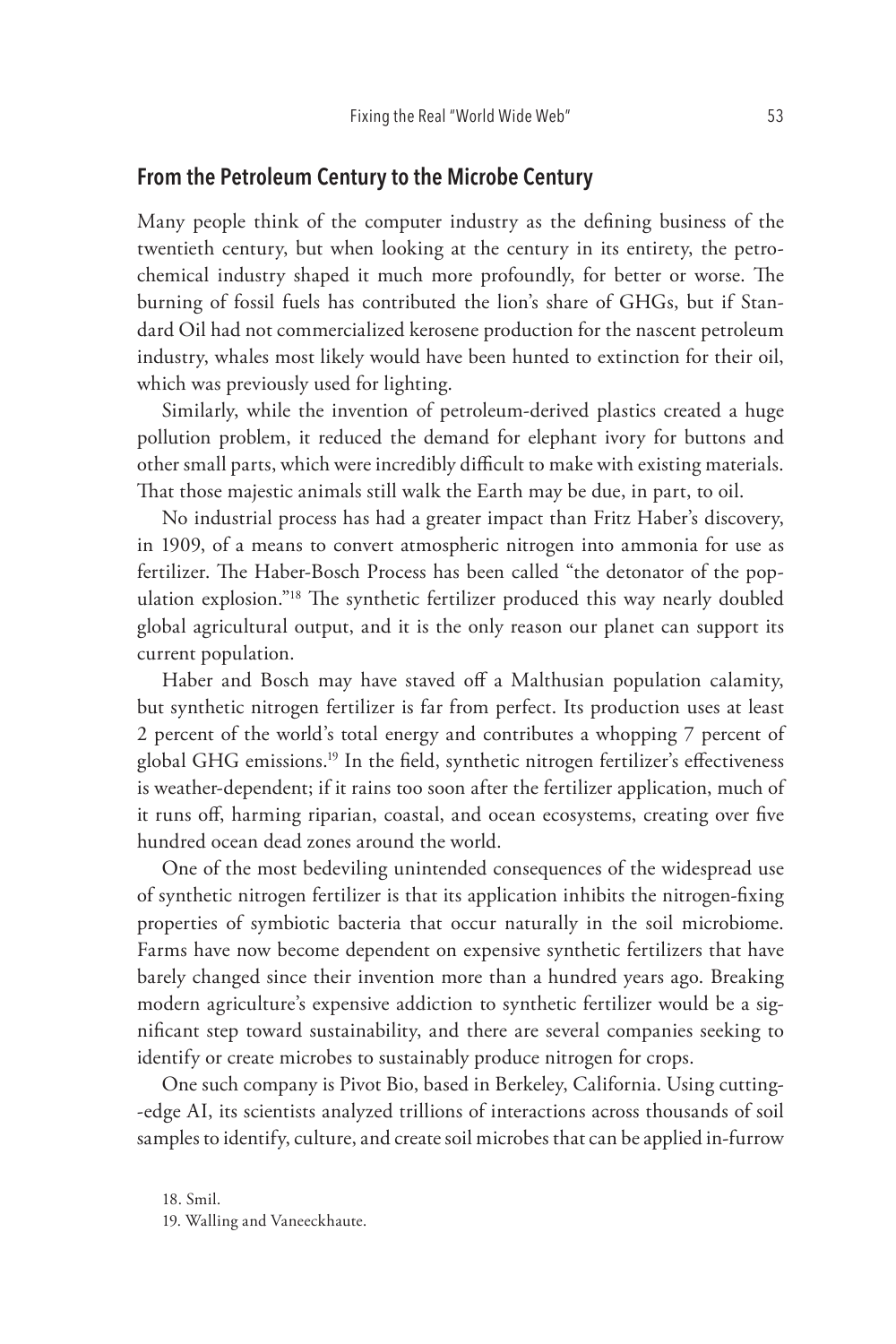at the time of planting. As seeds germinate and roots grow, the microbes adhere to the roots, living in a symbiotic relationship with the plant. The microbes feed off the exudates emitted by the plant's roots and deliver nitrogen daily to the plant throughout its growth cycle. The farmer benefits from lower costs and increased yield. The environment benefits from plants, which are spoon-fed only the nitrogen they need; there is no fertilizer to break down into the atmosphere or run off into our waterways.

Completely replacing synthetic nitrogen fertilizer globally is years—likely decades—away. But even a modest proliferation of microbe-based approaches throughout the agricultural systems of industrialized nations will have a material positive impact on the sustainability of our food system.

Microbes may also help us solve environmental problems associated with another global addiction: palm oil.

This remarkably versatile oil is produced from the fruit of the oil palm tree. Over the last fifty years, palm oil has become a key ingredient in an astonishing number of foods, cosmetics, industrial products, and biofuels. As many as half of the products in a typical grocery store contain it. Demand has increased exponentially, to about 75 million tons per year—roughly 18 pounds for every person on earth!<sup>20</sup>

What began as a crop that provided cash income for small farmers in developing nations across the tropics has grown into an environmental disaster. Oil palm plantations now occupy 44 million acres, more than half of which, until recently, were covered by mature tropical forest in Indonesia and Malaysia.<sup>21</sup> Oil palm plantations are replacing some of the world's most diverse ecosystems with relatively inert monocultures and destroying the habitat of critically endangered species. Such tropical deforestation contributes about 10 percent of greenhouse gases.<sup>22</sup> It is yet another crop that is fertilizer-intensive, so it also harms aquatic ecosystems.

Consumer awareness of these environmental harms is growing. But every year, more and more consumer products are imbued with this hard-to-replace ingredient. At this point, global industry cannot kick the collective palm oil habit, so an alternative supply of palm oil is needed instead, one that does not encourage slash-and-burn agriculture.

Fortunately, it is now possible to ferment identical or even superior "palm" oils using yeast, much the way beer is made. Manufacturing oil this way does not even require palm cultivation, so it entirely avoids deforestation and poses no harm to the endangered animals of the rain forest.<sup>23</sup>

<sup>20.</sup> Raghu.

<sup>21.</sup> International Union for the Conservation of Nature.

<sup>22.</sup> Union of Concerned Scientists.

<sup>23.</sup> DCVC is an investor in C16 Bio, which brews a sustainable alternative to palm oil from microbes.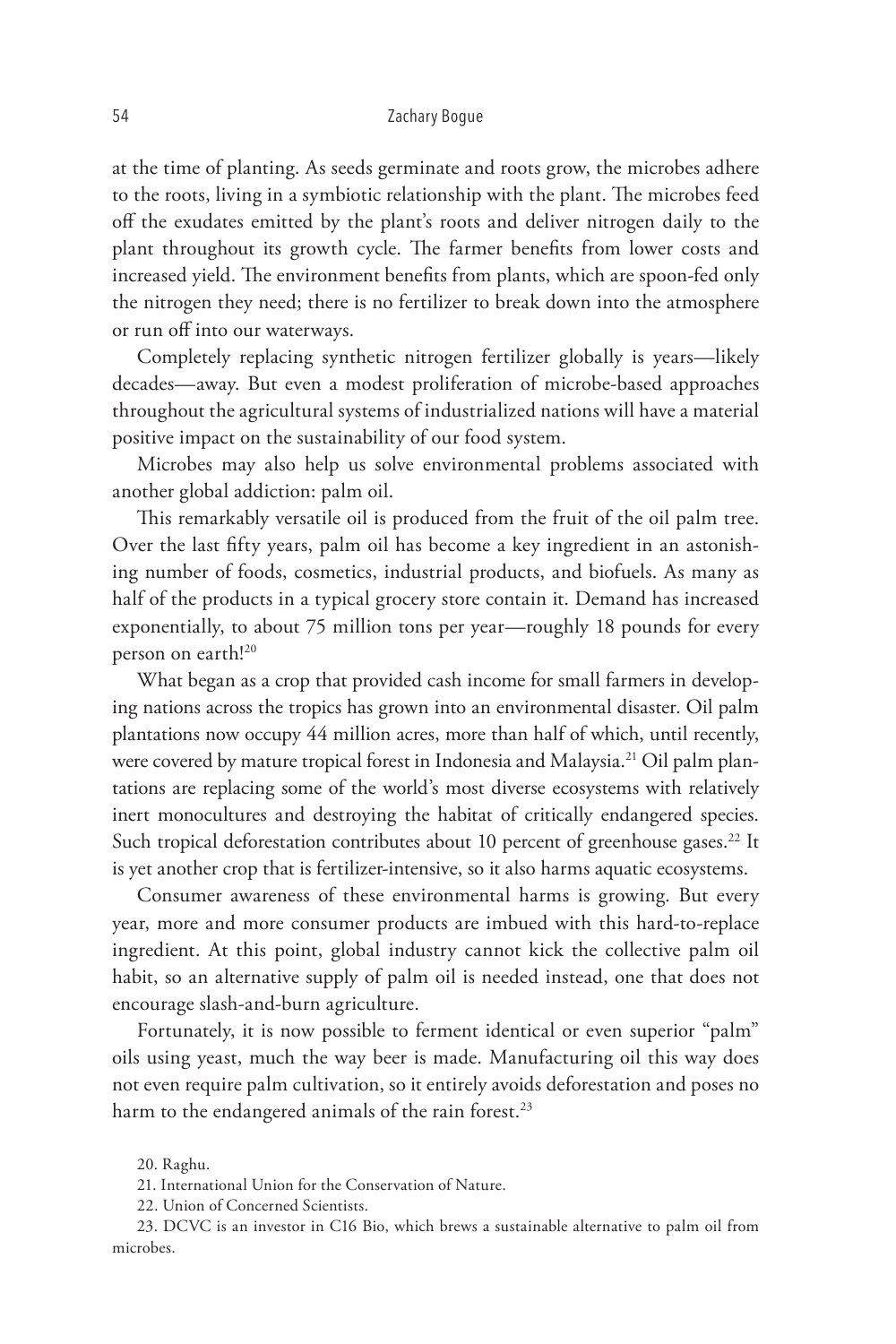While palm-free palm oil will certainly benefit our planet, we should be mindful that the palm oil economy has had a tremendous economic impact on the regions where palms are grown, lifting entire communities out of poverty. To protect livelihoods, one solution would be to ramp up oil fermentation in the same regions to help replace farm income and jobs.

In another dimension of the farm technology challenge, similar to how fertilizers have dramatically boosted farm yields, the adoption of modern pesticides has significantly reduced the crop losses to pests. However, the broad application of pesticides also harms beneficial insects like honeybees. An alternative means of protecting crops is to use microbial manufacturing to create new kinds of pest-resistance and pesticides that do not require broad application or that are less toxic to beneficial insects. Such pesticides use hitherto-unexplored protein compounds that occur naturally in the environment.

Zymergen is one such "biofacturer" based in Emeryville, California. It also uses fermentation, but not to create a single product like fermented palm oil. Rather it is working at the nexus of robotics, biotechnology, and advanced AI to build many new proprietary microbes that produce a broad range of new compounds and materials with useful and superior properties. Microbial manufacturing at this level uses intracellular biosensors, parallel genome editing technologies, robotics, and software to build and screen up to billions of microorganisms, enzymatic pathways, and genetic interactions in parallel. The goal is to rapidly iterate new genomic designs to create the next generation of materials for the world. This approach produces compounds that are less harmful to the environment. It also uses as its starting point corn by-products and other sugars, rather than petroleum, which is equivalent to feedstock for many of current advanced materials reaching far across the global economy.

## **Robots to the Rescue**

Back in the 1960s, when imagining the future, many people envisioned Rosie, the animated robot maid in *The Jetsons*. When that TV show was written, the integrated circuit was new, and the exponential power of Moore's Law was yet to be revealed. It was a common assumption that processing power would continue to be scarce and that households would have a single Rosie running the kitchen. Instead, millions of households today have a kitchen in which every appliance has a computer brain and many "micro-robots" each perform a single task, like baking bread or washing dishes.

The abundance of cheap processing power helped clarify that the actual hard problem is navigating the real world or having the flexibility to perform multiple or novel tasks. Indeed, robots like Rosie, with a human's versatile ability to manipulate objects in 3D, are still largely futuristic. In the agricultural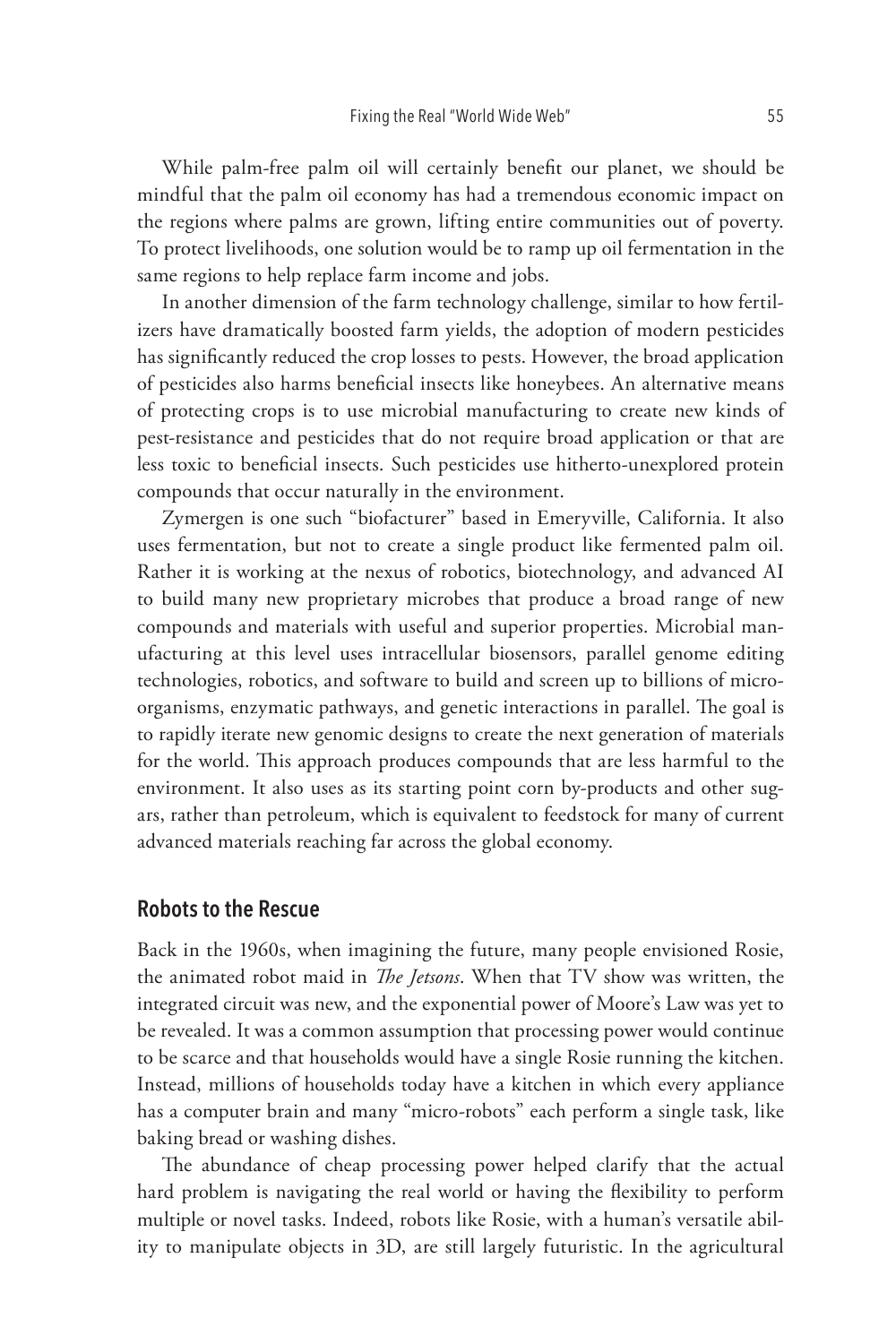field, the challenge of manipulating fragile crops is still daunting. So, for now, large segments of farming, like harvesting vegetables, still rely on a lot of "wetware"—humans.

That said, robots already make farming more productive. Even robots capable of only relatively simple and repetitive actions have been empowered by AI. For example, robotic sprayers can now use machine vision and neural networks to tell crop from weed and flower from leaf.

"See-and-spray" robotics platforms can spray herbicide on weeds and fertilizer on crops with precision similar to that of inkjet printers. Enabled by cutting-edge machine vision and AI, these robots evaluate billions of plants on every field. The precise targeting of see-and-spray systems improves sustainability and promises to cut chemical usage by 90 percent or more. By eliminating the need to treat entire fields with herbicides, this technology cuts farmers' costs, reduces surface runoff, and discourages the development of resistant weeds.

Some robotic breakthroughs have only indirect environmental impacts but show a lot of promise when it comes to farm economics in developed countries, where a shortage of workers is a chronic problem. Contracting out some tasks, such as seeding, to farming-as-a-service (FaaS) companies that offer robotic assistance on a per-acre basis offers a possible solution to labor shortages. Indeed, farmers' fields are excellent places to practice autonomous driving. At perhaps the peak of the autonomous vehicle hype cycle (circa 2018), John Deere executives were heard quipping, "We've been making autonomous vehicles since the 1980s," referring to the company's tractors.

A good example of an FaaS company is Sabanto, which operates autonomous tractors outfitted with GPS receivers, control boxes, and steering actuators to control the tractor and planter. Units are programmed to return to a predetermined area for seed and fuel when needed. The goal is to develop equipment that can operate with increasing autonomy, relying on only an off-site operator and one person on-site to deploy equipment, fuel tractors, and refill planters with seed. Less required labor means lower costs.

Although it is easy to see how an autonomous tractor can improve life for a farmer, it is less obvious how robotics might help a dairy farmer to herd her cows. At present, employees on horseback or all-terrain vehicles, assisted by herding dogs, can move hundreds of cattle. This is a labor-intensive process that is risky for both animals and people.

It need not be. Cows are trainable and quickly learn behaviors through the use of positive and negative reinforcement. Halter, a New Zealand–based startup, envisions a world in which every dairy cow wears a solar-powered, Wi-Fi–connected training collar that allows a single dairy farmer, working from her milking shed, to move herds from pasture to pasture or bring them to the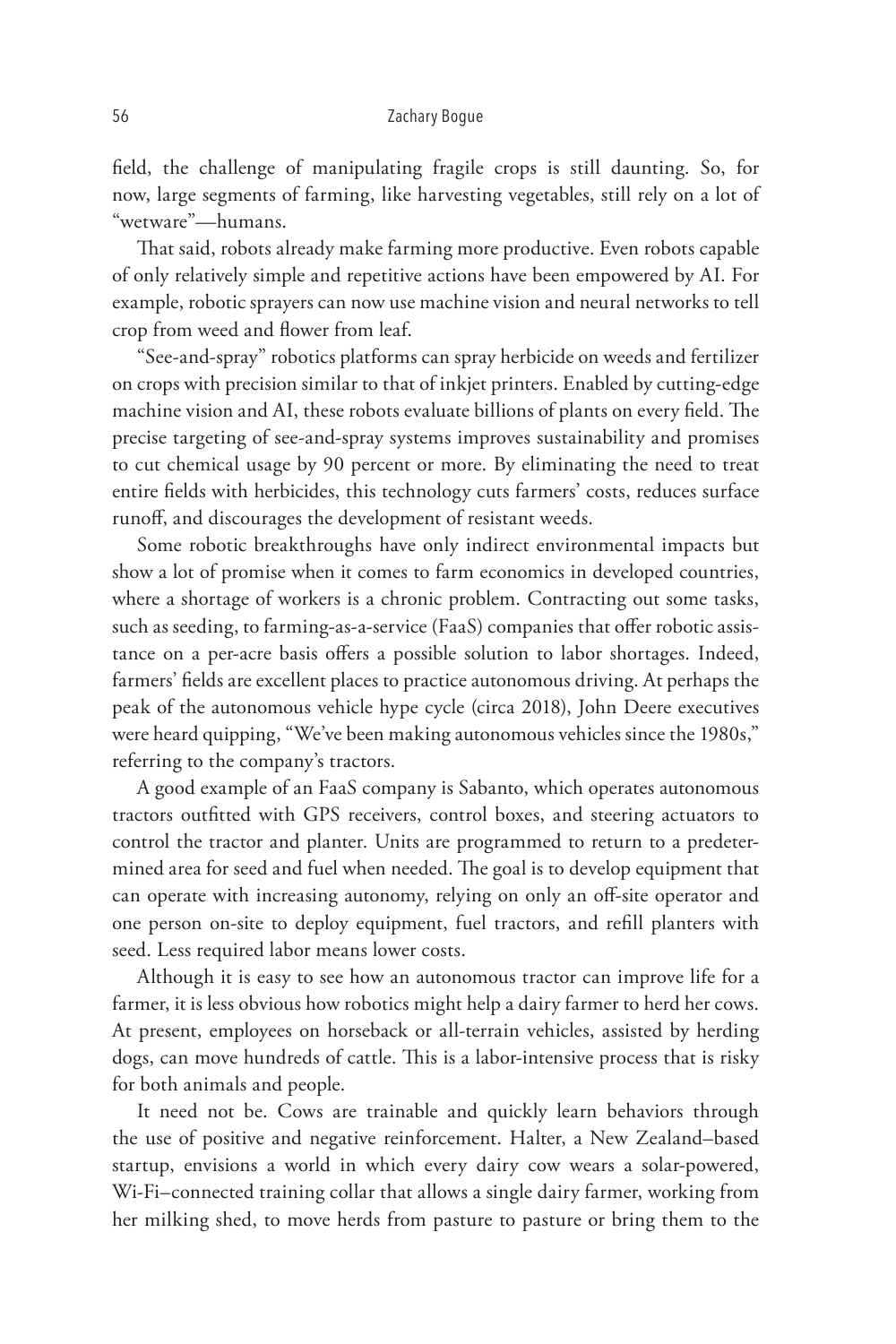barn without direct contact, all while avoiding watersheds and other environmentally sensitive areas.

These training collars can give farmers new insight into their herds, helping to eliminate the need for human—or herding dog—intervention in cattle management. Every cow is individually identified in an app on the farmer's smartphone, and each cow's unique location is known at all times. Farmers can "herd" animals with their phones, divide their cows into different herds, and move them around the farm by using the collar's sound and vibration to help a cow understand where it should go.

Beyond making things more efficient for farmers and protecting the local environment, this technology can also make life better for cattle. With greater insight into both the individual cow and the herd as a whole, farmers can quickly identify and support animals that may be lame or sick.

Some robotics solutions, like the ones that reduce chemical use, directly improve sustainability. But even solutions that simply improve farm efficiency and quality of life for farmers (and animals) can have an impact in an interconnected global market. For example, through 2030, small holdings of less than two hectares will continue to produce much of the food in the developing world. For those small farmers, investing in new technology is much harder, but commercial innovations may ease access to capital equipment. Hello Tractor, a company operating in Kenya and Nigeria, has been described as "Uber for tractors," allowing small farms to book a tractor for short periods through a smartphone app. This, in turn, allows farmers who could not make a return on such a capital investment from their own land to earn money from these tractors which would otherwise sit idle.

Farms in the developed world face chronic labor shortages so robotic help is often welcome. But some people fear that increased mechanization and automation will displace farmworkers in the developing world where employment is already scarce. We do not dismiss this fear, but other industries that are further along the curve have often found that AI and advanced automation do not eliminate jobs as much as change them. Repetitive, rote work is automated, leaving humans to focus on management and further innovation, which further increases farm productivity.

Despite the promise of robotics, a cautionary note beyond job markets is also warranted. Agricultural technology research and development is often understandably focused on the largest commercial crops, such as corn, wheat, and soybeans. These crops are often processed and become ingredients in foods with less-than-optimal nutritional profiles. The EAT-Lancet Commission recently published a report concluding that "a diet rich in plant-based foods and with fewer animal source foods confers both improved health and environmental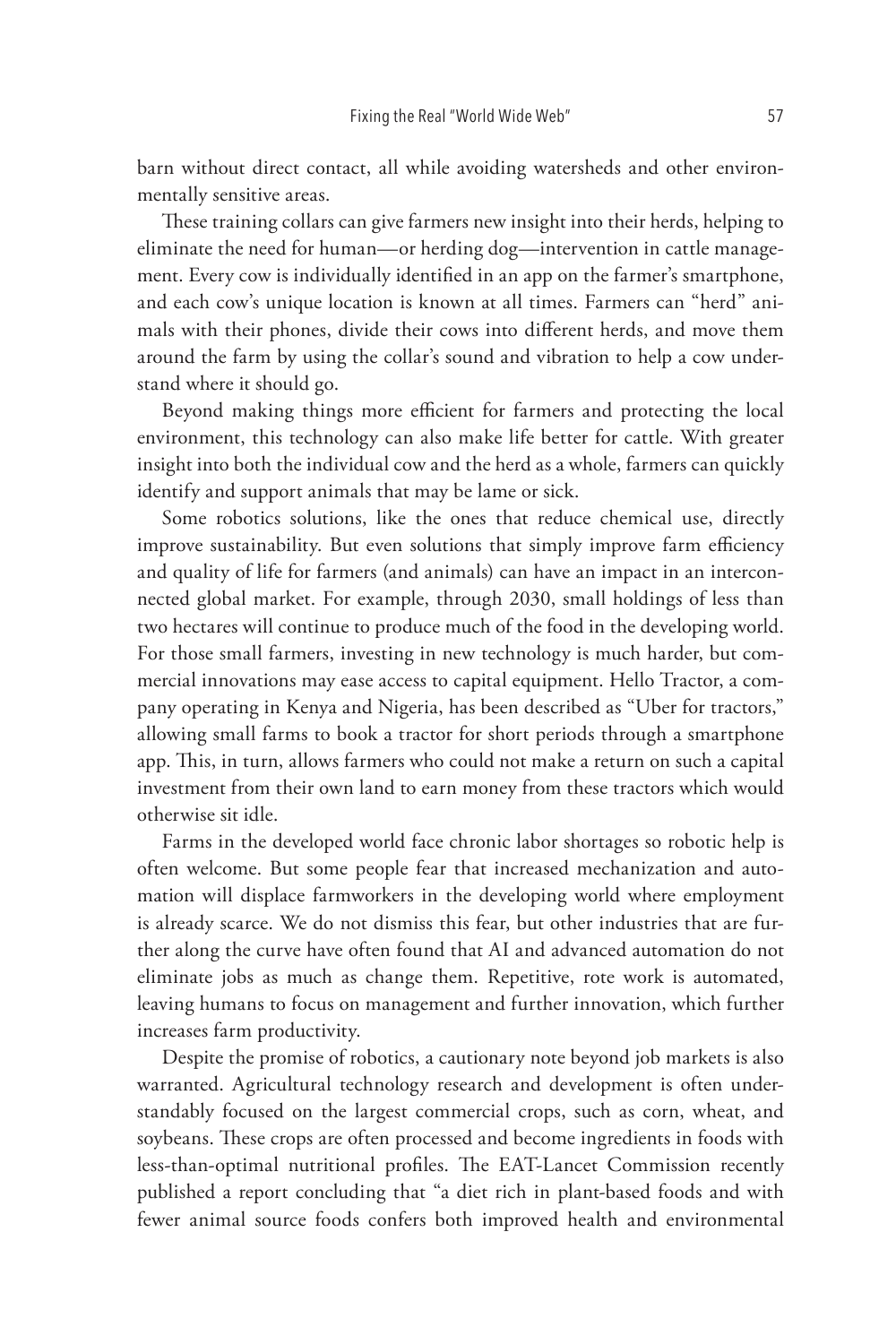benefits."24 Following the commission's dietary recommendations would lower food costs for people in the developed world, but more than 1.5 billion people in less developed nations could not afford to replace the sugars, saturated fats, starchy vegetables, and refined grains in their current diet with healthier vegetables, fruits, whole grains, legumes, nuts, and unsaturated oils. Technology that has the effect of further lowering the relative cost calories from less healthy ingredients may have an adverse impact on the "healthy" part of the HERS goal.

## **Our Meat Problem**

The first step in solving a problem is admitting you have one—and the world definitely has a meat problem. Even domestic pets have a meat problem. If all of the pets in the United States were counted as a standalone country, they would be the world's fifth-largest country in terms of meat consumption!<sup>25</sup>

Per the World Resources Institute, beef requires twenty times more land and emits twenty times more GHG emissions per gram of edible protein than common plant proteins, such as beans and other legumes.<sup>26</sup> The majority of the world's native grasslands are already heavily utilized for livestock production, so incremental beef demand increases pressure on forests. According to the Food and Agriculture Organization of the United Nations, livestock sector growth has been a prime driver of the massive deforestation in Brazil in recent years.<sup>27</sup>

The United States and other developed nations consume far more meat per capita than do less developed countries, but as urbanization continues and average living standards climb, the world's appetite for meat is increasing. Between 1965 and 2015, per capita meat consumption in developing nations tripled from about 22 pounds per year to more than 66 pounds. $^{28}$ 

Thankfully, cultured meats or plant-based meat alternatives show real promise. The company Beyond Meat was a revolution for a number of reasons. Primarily, it demonstrated that a non-pharmaceutical biological product could sustain a robust public market valuation (at \$1.5 billion, it was one of the most successful IPOs of 2019). Beyond Meat's revenues have nearly tripled every year since 2016, evidencing the public's willingness to vote with their pocketbooks. Additionally, it paved the way for myriad other meat alternatives, such as Impossible Foods, to gain broader adoption.

While the market for cultured or plant-based meat alternatives is growing,

- 27. Alexandratos, Gürkan, Mielke, and others.
- 28. Ibid.

<sup>24.</sup> Willett, Rockström, and others.

<sup>25.</sup> Okin.

<sup>26.</sup> Waite, Searchinger, and Ranganathan.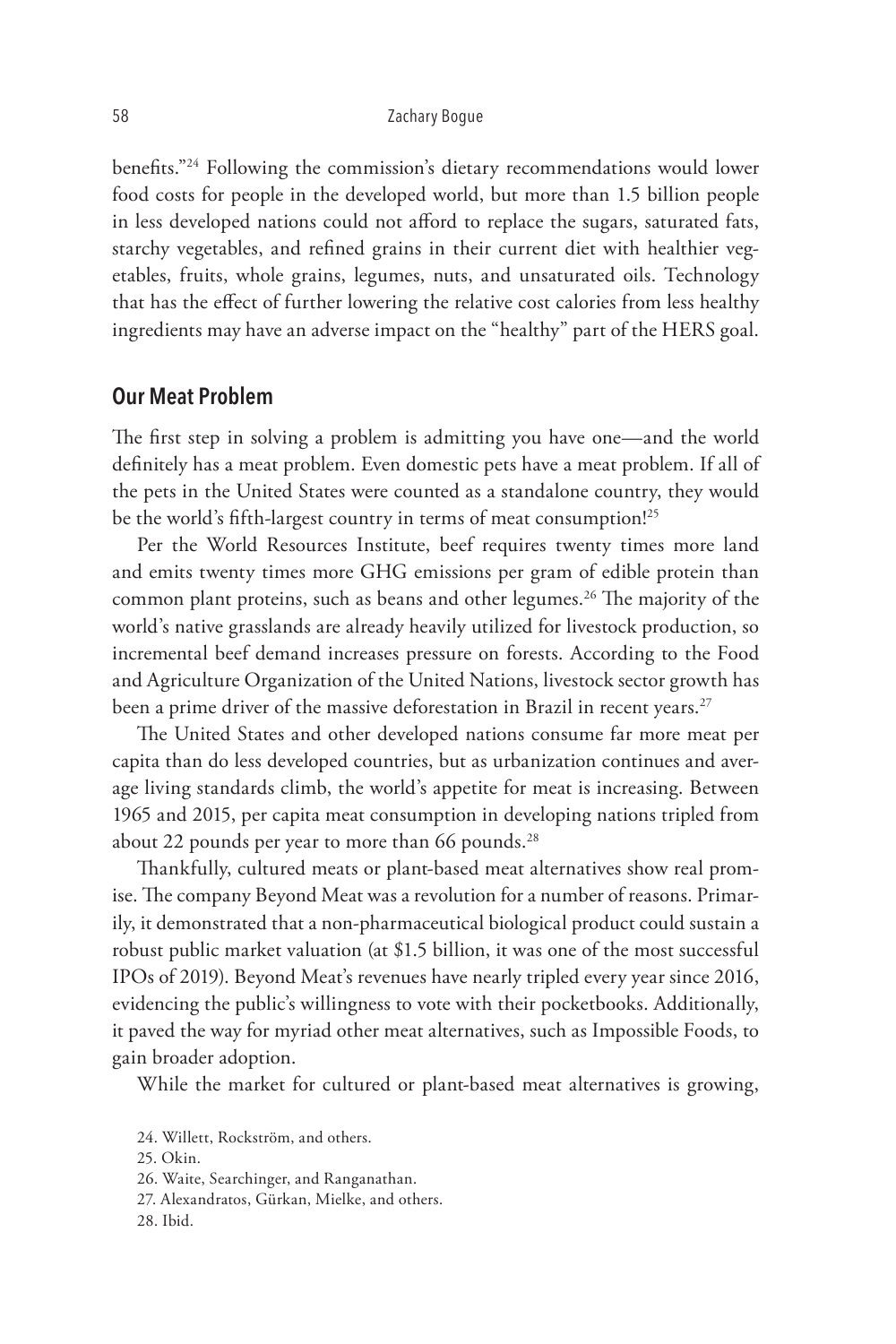between now and 2030, the vast majority of meat will still come from raising and slaughtering animals. Limiting the environmental impact of raising animals, especially ruminants, now forms a global imperative. This should begin with beef production, which produces the most GHG per ounce of protein.

Methane emissions are a major contributor to the GHG intensity of beef production. Methane is relatively short-lived in the atmosphere, but it is extremely potent, trapping up to eighty times more heat than carbon dioxide over a twentyyear period. More than one-third of all the atmospheric methane resulting from human activity is produced by dairy and beef herds as a by-product of the gut bacteria that enable cattle to break down their food.<sup>29</sup> Because cattle are ruminants, they mostly belch that methane out.

Reducing that natural methane release presents one of the most immediate opportunities for reducing the cattle industry's GHG emissions. One solution is found, perhaps surprisingly, in seaweed. *Asparagopsis armata* is native to New Zealand and Australia, and *Asparagopsis taxiformis* grows off the coast of Hawaii, where it is an ingredient in the traditional fish preparation called *poké*. Both contain a small amount of bromoform, which is a caustic chemical in its pure form, often used as a lab reagent. (It is similar to chloroform, made famous in spy novels.)

As it turns out, bromoform at the levels found in *Asparagopsis* disrupts the enzymes of the cattle's gut microbes that produce methane gas as waste during digestion. In field trials in Australia and the United States carried out by CSIRO, University of California, Davis, and the University of Pennsylvania, an *Asparagopsis-*based feed additive reduced methane emissions by up to 99 percent in beef and dairy cattle as well as sheep, with no adverse effects to livestock, their products, or the environment.<sup>30</sup> The bromoform-rich diet appears to increase feed conversion, so adding bromoform actually lowers costs to farmers. (A way to think of the increased conversion efficiency is that more of the carbon goes into growing the cow's body and less escapes to the atmosphere as methane.)

Growing seaweed also offers mild environmental benefits. It reduces ocean acidification and absorbs about five times as much carbon dioxide as land plants on a per-pound basis. However, only small amounts of *Asparagopsis* are required for the feed additive process, so even at industrial scale, the GHG benefits of seaweed cultivation would be dwarfed by the impact of materially reducing the one-third of humanity's methane emissions.

<sup>29.</sup> Borunda.

<sup>30.</sup> Commonwealth Scientific and Industrial Research Organization.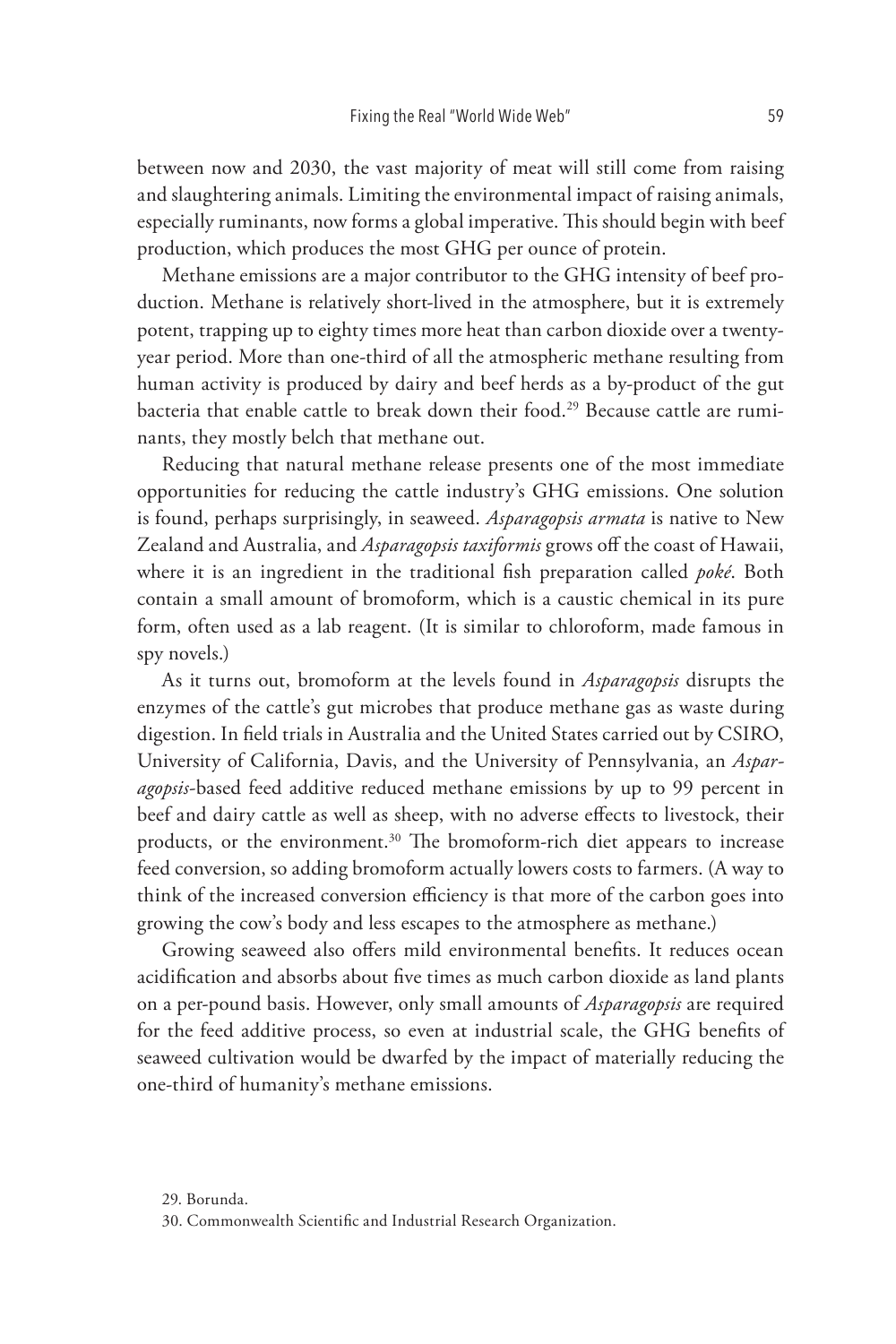## **Incremental Improvements for a More Equitable, Resilient, and Sustainable Future**

While initially targeted at industrialized markets, many of the technologies described in this chapter will improve food security and global environmental sustainability no matter where they are implemented. Substantive reductions in GHG emissions anywhere in the world will slow the rate of climate change for everyone.

But the reality of technological advancement is that industrialized countries typically develop new technologies that are not exported to developing ones until costs decrease over time. However, the populations in the regions with the most food insecurity, especially Sub-Saharan Africa, are on track to increase at an annualized rate of greater than 2 percent for the rest of the decade.<sup>31</sup> To do the most good and have the biggest impact on agricultural sustainability, it is imperative for these new technologies to be made quickly accessible to farmers in the developing world. We are hopeful that many of the technologies discussed above become "leapfrog technologies" in the same way that developing economies went straight to mobile phones without first having extensive landline networks. Many of the same countries now have more sophisticated mobile money and payments systems than some industrialized countries.

Business and policy leaders have personal responsibilities, too. Companies cannot focus solely on innovation at the expense of public education and government engagement. Like other science-based innovations, these approaches offer real progress toward addressing some of the most pressing technical challenges facing food supply chains. At the same time, where food comes from is a personal and delicate subject. Without taking the important steps to educate governments and listen to the public, innovative companies risk hitting regulatory hurdles or consumer skepticism. Meanwhile, government leaders need to do their part, as well. When new agricultural technologies arrive, policymakers need to ensure adversely affected regions are able either to take advantage of the new breakthroughs or to bridge to economic opportunities in more sustainable industries.

The global agricultural and food system is remarkably complex. In many ways, it is an ecology as much as an industry. But that complexity means there are countless points where incremental improvements can produce massive positive impacts without having to remake an entire system with huge inertia. The technologies we have discussed, and many other advances, are ushering in a future of healthier nutrition that can be more equitable, resilient, and sustainable for all.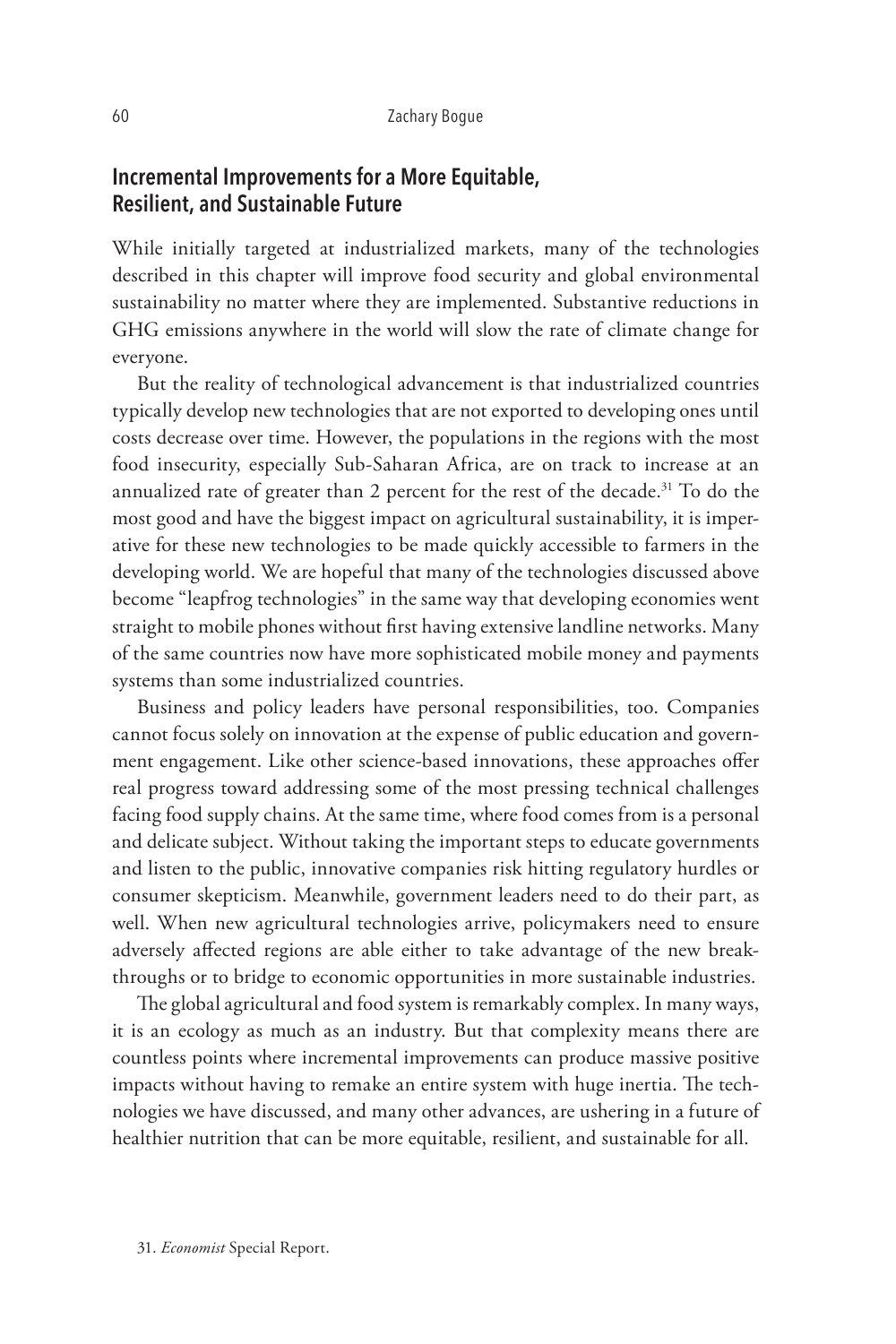## **References**

Alexandratos, Nikos, Ali Gürkan, Myles Mielke, and others. 2003. "World Agriculture: Towards 2015/2030. An FAO Perspective." www.fao.org/3/y4252e/y4252e05b.htm.

Barrett, Christopher B., Tim Benton, Jessica Fanzo, and others. 2020. "Sociotechnical Innovation Bundles for Agri-Food Systems Transformation: Report of the International Expert Panel on Innovations to Build Sustainable, Equitable, Inclusive Food Value Chains." Cornell Atkinson Center for Sustainability and Springer Nature. www.nature.com/documents/Bundles\_agrifood\_transformation.pdf.

Borunda, Alejandra. 2019. "Methane, Explained." *National Geographic*, January 23.

- Brierley, Andrew S., and Michael J. Kingsford. 2009. "Impacts of Climate Change on Marine Organisms and Ecosystems." *Current Biology*, v. 19, no. 14.
- Commonwealth Scientific and Industrial Research Organization (author uncredited). 2021. "FutureFeed." www.csiro.au/en/research/animals/livestock/futurefeed.
- Dong, Jinlong, Nazim Gruda, Shu K. Lam, Xun Li, and Zengqiang Duan. 2018. "Effects of Elevated CO2 on Nutritional Quality of Vegetables: A Review." *Frontiers in Plant Science*, August 15.
- *Economist* Special Report (author uncredited). 2020. "Africa's Population Will Double by 2050." March 28.
- Fisher, Jon. 2014. "Global Agriculture Trends: Are We Actually Using Less Land?" *Cool Green Science* (blog), January 18. https://blog.nature.org/science/2014/06/18/global -agriculture-land-sustainability-deforestation-foodsecurity/.
- International Union for the Conservation of Nature (author uncredited). 2018. "Issues Brief: Palm Oil and Biodiversity." www.iucn.org/resources/issues-briefs/palm-oil -and-biodiversity.
- IPCC. 2014. *Climate Change 2014: Mitigation of Climate Change*. Contribution of Working Group III to the Fifth Assessment Report of the Intergovernmental Panel on Climate Change. Edited by Edenhofer, O., R. Pichs-Madruga, Y. Sokona, and others. Cambridge University Press.
- Kliesen, Kevin, and Kathryn Bokun. 2019. "Crop Prices and Flooding: Will 2019 Be a Repeat of 1993?" www.stlouisfed.org/on-the-economy/2019/june/crop-prices -flooding-2019-repeat-1993.
- Kretchmer, Harry. 2020. "Global Hunger Fell for Decades, but It's Rising Again." www .weforum.org/agenda/2020/07/global-hunger-rising-food-agriculture-organization -report/.
- Montanarella, Luca, Dan Pennock, and Neil McKenzie. 2015. "Status of the World's Soil Resources." www.fao.org/3/a-i5126e.pdf.
- New York City Economic Development Corporation, NYC Mayor's Office of Recovery & Resiliency (author uncredited). 2016. "Five Borough Food Flow: 2016 New York City Food Distribution & Resiliency Study Results." www1.nyc.gov/assets/ foodpolicy/downloads/pdf/2016\_food\_supply\_resiliency\_study\_results.pdf.
- Nigatu, Gettachew, and James Hansen. 2019. "Low Growth in Corn Yields Has Dragged Down Sub-Saharan African Corn Production." www.ers.usda.gov/amber -waves/2019/november/low-growth-in-corn-yields-has-dragged-down-sub-saharan -african-corn-production/.
- Okin, Gregory S. 2017. "Environmental Impacts of Food Consumption by Dogs and Cats." *PLOS One*, vol. 12, no. 8 (August 2), https://doi.org/10.1371/journal.pone .0181301.